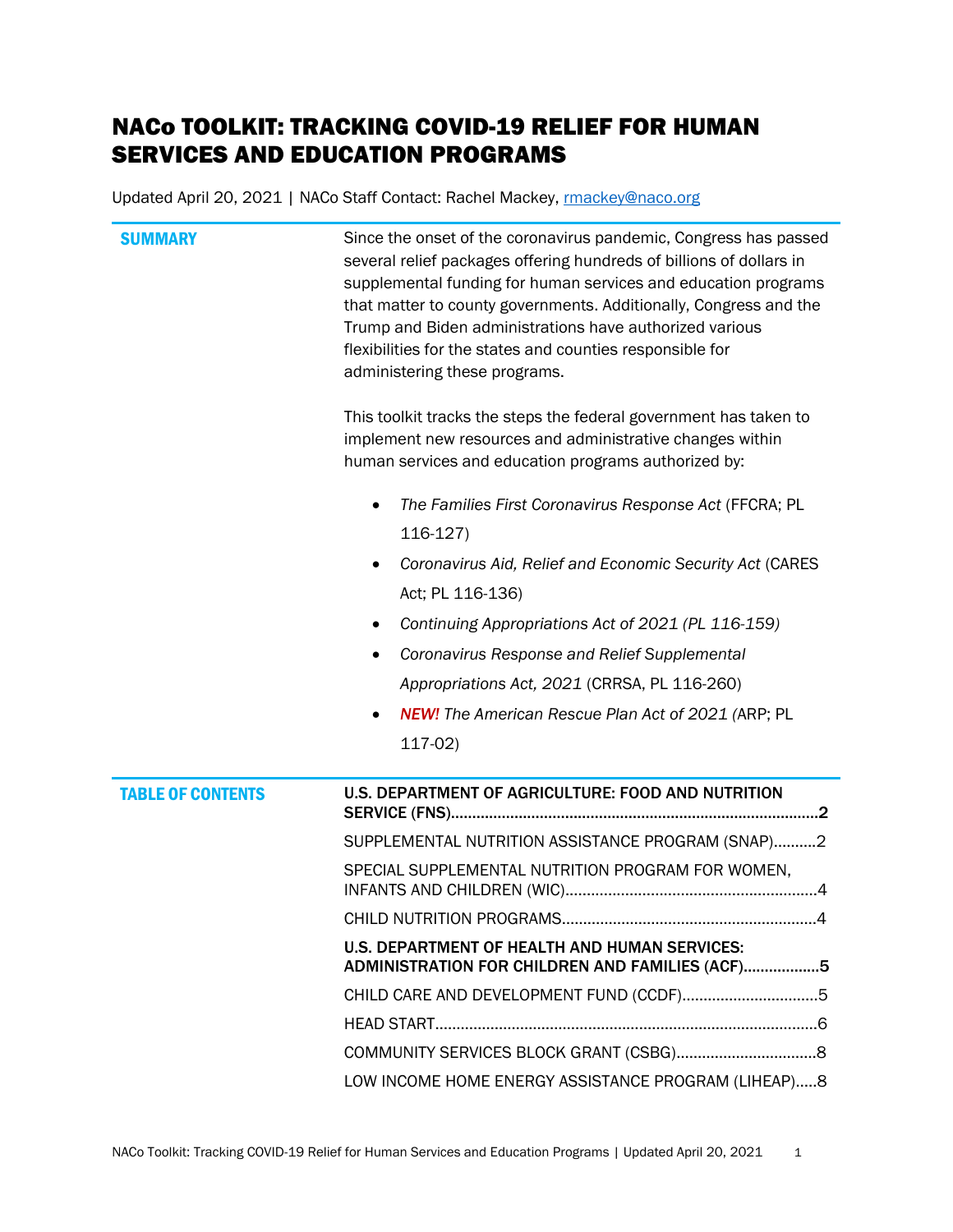| LOW INCOME HOME WATER ASSISTANCE PROGRAM (LIHWAP)9    |  |
|-------------------------------------------------------|--|
| TEMPORARY ASSISTANCE FOR NEEDY FAMILIES (TANF)10      |  |
|                                                       |  |
| U.S. DEPARTMENT OF HEALTH AND HUMAN SERVICES:         |  |
|                                                       |  |
|                                                       |  |
|                                                       |  |
| ELEMENTARY AND SECONDARY SCHOOL PROGRAMS13            |  |
|                                                       |  |
| U.S. DEPARTMENT OF TREASURY: INTERNAL REVENUE SERVICE |  |
|                                                       |  |
|                                                       |  |
| FEDERAL COMMUNICATIONS COMMISSION (FCC)17             |  |
|                                                       |  |

# <span id="page-1-0"></span>U.S. DEPARTMENT OF AGRICULTURE: FOOD AND NUTRITION SERVICE (FNS)

<span id="page-1-1"></span>

| <b>SUPPLEMENTAL NUTRITION</b>       | <b>COUNTY ROLE</b>                                                                                                                                                                                                                                                                                                                         |
|-------------------------------------|--------------------------------------------------------------------------------------------------------------------------------------------------------------------------------------------------------------------------------------------------------------------------------------------------------------------------------------------|
| <b>ASSISTANCE PROGRAM</b><br>(SNAP) | 10 states delegate the administration of the SNAP program to<br>county governments. SNAP is funded as an entitlement.                                                                                                                                                                                                                      |
|                                     | <b>EMERGENCY FUNDING</b>                                                                                                                                                                                                                                                                                                                   |
|                                     | <b>FFCRA:</b> Authorized the Pandemic-EBT program to provide SNAP<br>$\bullet$<br>benefits to children who normally receive free or reduced-price<br>school meals. Under the ARP, the P-EBT program is authorized<br>through summer 2021 and will also apply during summer<br>2022.                                                        |
|                                     | The Continuing Appropriations Act, 2021 and Other<br>$\circ$<br>Extensions Act (PL 116-159) expanded P-EBT to apply<br>to children in daycare who have lost access to meals<br>typically provided under the Child and Adult Food Care<br>Program, a provision updated under CRRSA to apply to<br>all income-eligible children under age 6. |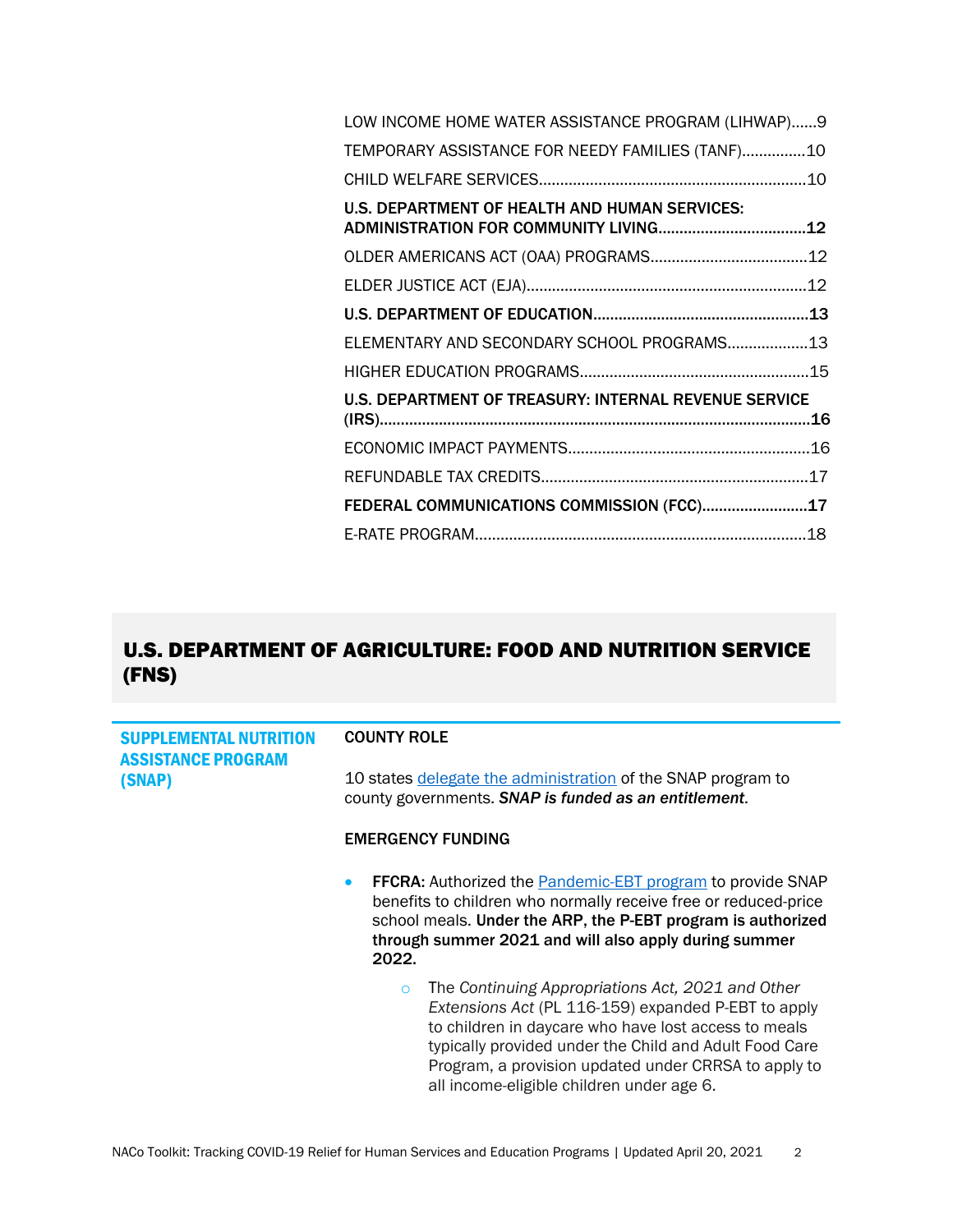- o On January 26, 2021, President Biden issued an Executive Order directing USDA to increase P-EBT benefits by 15 percent. On January 29, 2021 USDA [issued updated guidance](https://www.fns.usda.gov/snap/state-guidance-coronavirus-pandemic-ebt-pebt) for states to submit plans to administer the extended P-EBT program to school-aged children and children under age 6. The changes unveiled by the USDA allow states to simplify how they figure out which children are eligible for benefits. Additionally, the USDA is encouraging states to retroactively apply the new, higher benefit.
- CARES Act: \$15.5 billion in contingency" funding. *Disbursed as of November 2020 along with an additional \$4 billion in SNAP reserves to respond to increased program participation.*
- CRRSA: [temporarily expands](https://www.fns.usda.gov/snap/provisions-consolidated-appropriations-act-2021) SNAP eligibility for college students to last 30 days after the end of the public health emergency.
- NEW! CRRSA and ARP: All SNAP participants will receive a uniform monthly benefit increase of 15 percent starting January 1, 2021 and ending September 30, 2021. *USDA has implemented this increase.*
- NEW! ARP: \$1.1 billion in funds for SNAP administration to be allocated over the next three fiscal years, an amount commensurate with a 100 percent federal administrative match. *Not yet disbursed.*

#### KEY ADMINISTRATIVE FLEXIBILITIES

- [Emergency Allotments:](https://www.fns.usda.gov/snap/covid-19-emergency-allotments-guidance) All states may provide emergency supplements to SNAP households that normally receive less than the maximum benefit. *In effect for duration of national and state public health emergency.* NEW!On March 31, USDA announced that it will update its guidance to allow emergency allotments to be available to all SNAP households, including those receiving the maximum monthly benefit.
- [SNAP Online Purchasing:](https://www.fns.usda.gov/snap/online-purchasing-pilot) FNS rapidly expanded the SNAP online purchasing pilot to support social distancing, bringing access to nearly three-quarters of the states, covering 90% of SNAP households.
- [Able-bodied Adults without Dependents \(ABAWDs\) Time Limit](https://www.fns.usda.gov/snap/ffcra-impact-time-limit-abawds)  [Suspension:](https://www.fns.usda.gov/snap/ffcra-impact-time-limit-abawds) The FFCRA directed FNS to suspend the time limit associated with ABAWD work requirements. *In effect for duration of national and state public health emergency.*
- [Interviewing and Recertification:](https://www.fns.usda.gov/snap/cr-state-options) The *Continuing Appropriations Act of 2021 p*ermits state SNAP agencies to adopt certain options without USDA approval, including extending certification periods for up to 6 months and adjusting periodic report requirements for some or all households with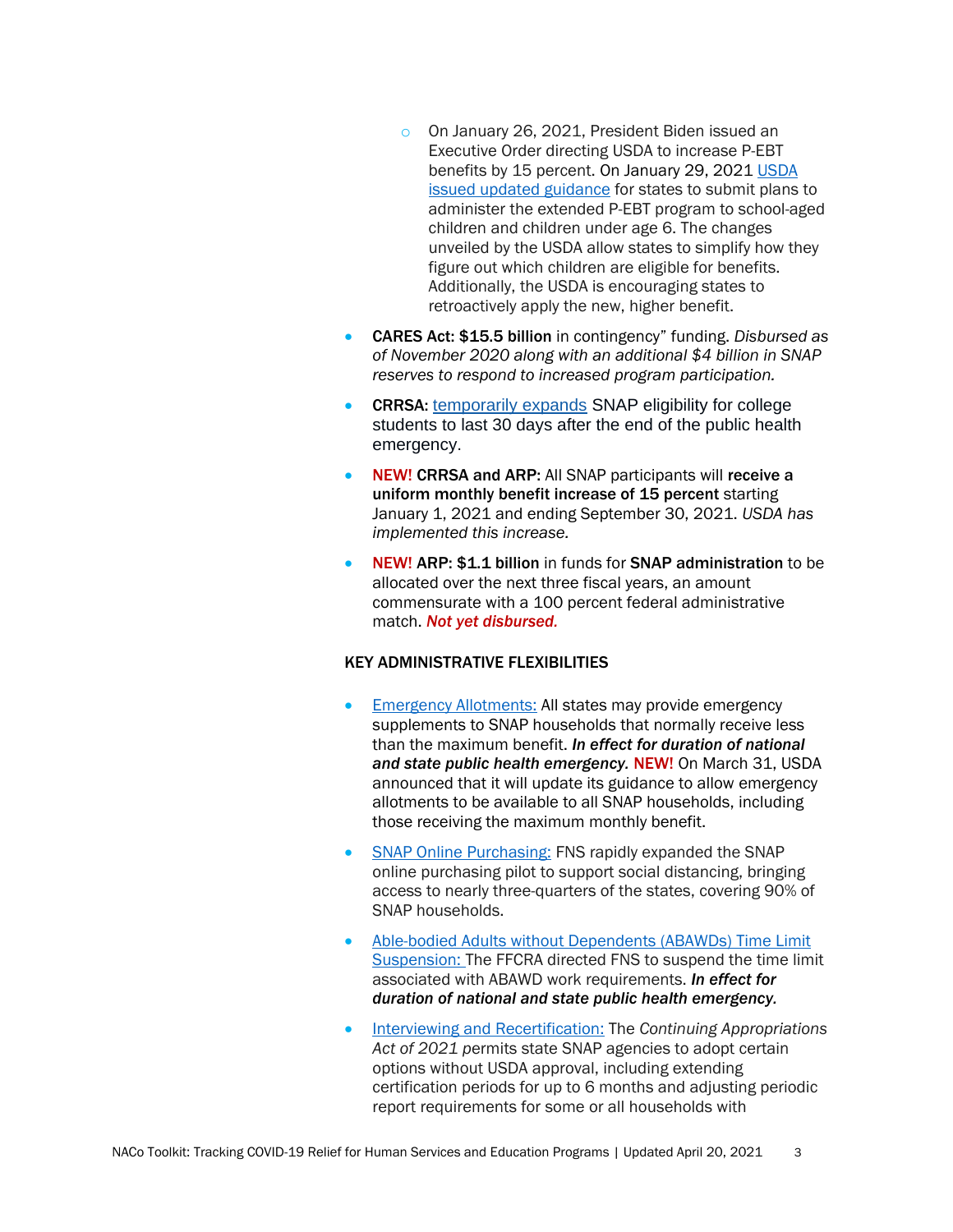certification periods set to expire or periodic reports due on or before June 30, 2021. States may also adjust interview requirements through June 30, 2021, including not offering a face-to-face interview at application or recertification.

#### *[A full list of active state by state SNAP waivers can be found here.](https://www.fns.usda.gov/disaster/pandemic/covid-19/snap-waivers-flexibilities)*

<span id="page-3-0"></span>SPECIAL SUPPLEMENTAL NUTRITION PROGRAM FOR WOMEN, INFANTS AND CHILDREN (WIC)

#### COUNTY ROLE

WIC is administered at the state level, but operates through 1,900 local agencies, including county health departments, at thousands of clinic sites. *WIC is formula funded*.

#### EMERGENCY FUNDING

- **FFCRA: \$500 million through existing formula to cover** increased participation. *According to a [Government](https://www.gao.gov/reports/GAO-21-191/#Highlights)  [Accountability Office report published November 30, 2020,](https://www.gao.gov/reports/GAO-21-191/#Highlights) USDA did not need to obligate these additional funds.*
- NEW! ARP: Up to \$880 million in emergency funds, including \$390 million to support outreach innovation and program [modernization funding](https://www.fns.usda.gov/wic/american-rescue-plan-act-program-modernization) and \$400 million to make available, at state option, a four-month increase of the Fruit and Vegetable Voucher of up to \$35 monthly. *Not yet disbursed.*

#### KEY ADMINISTRATIVE FLEXIBILITIES

[A full list of active state by state WIC waivers can be found here.](https://www.fns.usda.gov/disaster/pandemic/covid-19/wic-waivers-flexibilities)

- [Remote Benefit Issuance Waivers:](https://www.fns.usda.gov/disaster/pandemic/covid-19/wic-remote-benefit-issuance-waiver) FNS is allowing WIC agencies to issue benefits remotely so participants do not have to pick up their WIC benefits in person.
- [Physical Presence Waivers:](https://www.fns.usda.gov/disaster/pandemic/covid-19/wic-physical-presence-waiver) FNS is allowing participants to enroll or re-enroll in WIC without visiting a clinic in person and postpone certain medical tests.
- [Food Package Substitution Waivers:](https://www.fns.usda.gov/wic/food-package-substitution-waiver) FNS is allowing WIC agencies to substitute certain food package items when availability is limited. Agencies can also change their approved foods lists as needed.

#### <span id="page-3-1"></span>CHILD NUTRITION PROGRAMS

#### COUNTY ROLE

Child nutrition programs play an important role in fighting child hunger and ensuring healthy child development and educational attainment. While counties play a limited role in funding or administering child nutrition programs, we often provide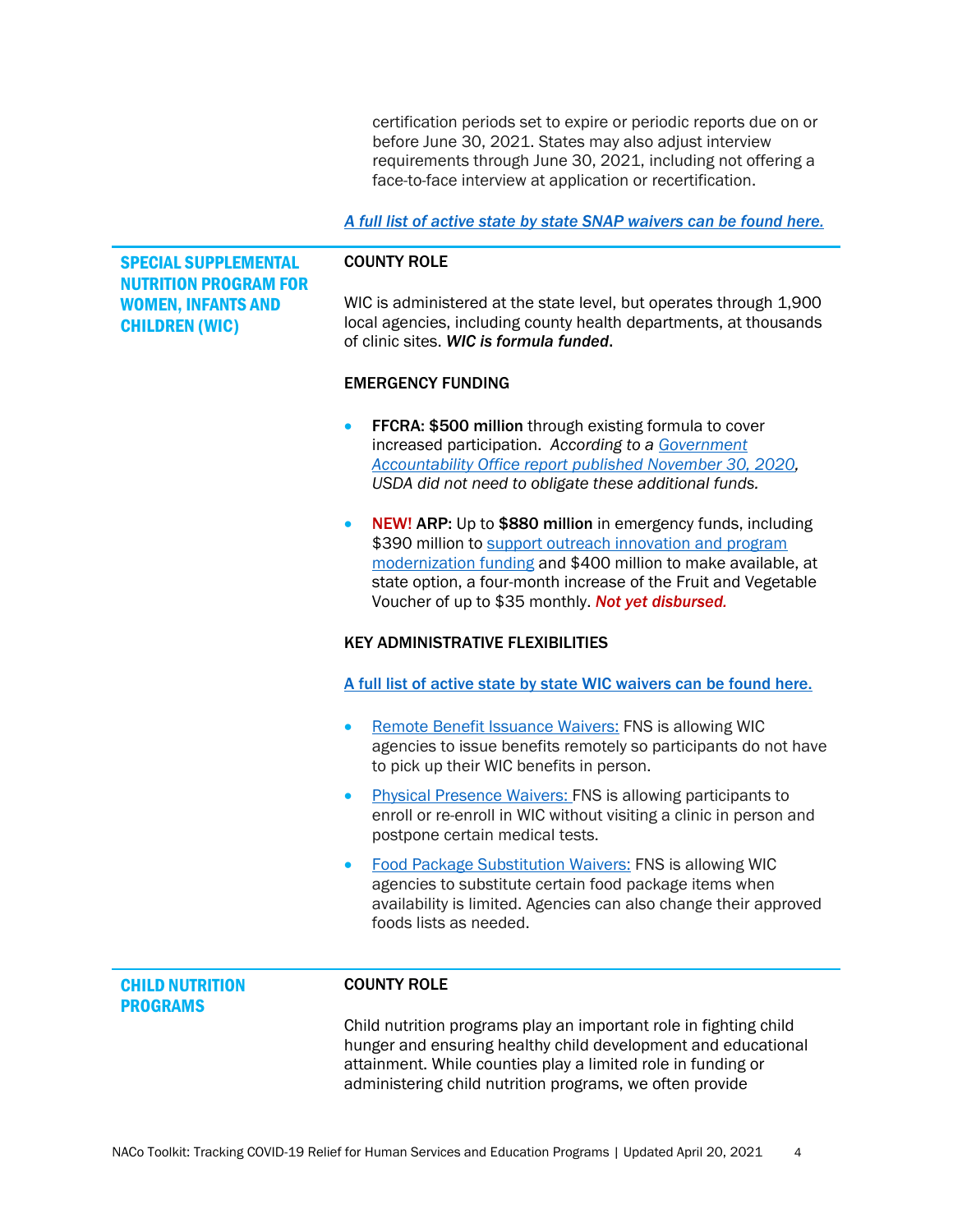complementary services to the same population of participating children. *Child nutrition programs are funded as an entitlement*.

#### EMERGENCY FUNDING

- **CARES Act: \$8.8 billion** in additional funding for child nutrition programs (also known as school and summer meals).
- CRRSA: \$13 billion in funding to support a wide range of federal nutrition programs, including child nutrition programs, in meeting unforeseen expenses and increased demand caused by the COVID-19 pandemic.

#### KEY ADMINISTRATIVE FLEXIBILITIES

*[State by state Child Nutrition Program waivers can be found here.](https://www.fns.usda.gov/disaster/pandemic/covid-19/cn-waivers-flexibilities)*

- [Meal Times Waiver:](https://www.fns.usda.gov/cn/covid-19-meal-times-nationwide-waiver) FNS is letting meals be served to kids outside traditional times to maximize flexibility for meal pick-up. *Exists through duration of public health emergency.* NEW! *Extended through June 30, 2022.*
- [Non-congregate Feeding Waiver](https://www.fns.usda.gov/cn/covid-19-non-congregate-feeding-nationwide-waiver): FNS is allowing meals to be served in non-group settings to support social distancing. NEW! *Extended through June 30, 2022.*
- [Parent/Guardian Meal Pick-Up Waiver:](https://www.fns.usda.gov/cn/covid-19-parents-and-guardians-waiver) FNS is allowing parents/guardians to pick-up meals and bring them home to their children. NEW! *Extended through June 30, 2022.*
- [Seamless Summer Option \(SSO\) and Summer Food Service](https://www.fns.usda.gov/disaster/pandemic/covid-19/cn-extension-SFSP-SSO)  [Operations:](https://www.fns.usda.gov/disaster/pandemic/covid-19/cn-extension-SFSP-SSO) FNS is allowing the Summer Food Service Program and Seamless Summer Option operations (typically only allowed during the summer months). NEW! *Extended through June 30, 2022.*

## <span id="page-4-0"></span>U.S. DEPARTMENT OF HEALTH AND HUMAN SERVICES: ADMINISTRATION FOR CHILDREN AND FAMILIES (ACF)

<span id="page-4-1"></span>

| <b>CHILD CARE AND</b><br><b>DEVELOPMENT FUND (CCDF)</b> | <b>COUNTY ROLE</b>                                                                                                                                                                                                                                                        |
|---------------------------------------------------------|---------------------------------------------------------------------------------------------------------------------------------------------------------------------------------------------------------------------------------------------------------------------------|
|                                                         | 8 states delegate the administration of the CCDF to county<br>governments. The discretionary portion of CCDF, the Child Care<br>and Development Block Grant (CCDBG) and the mandatory<br>portion, the Child Care Entitlement to States (CCES) are both<br>formula funded. |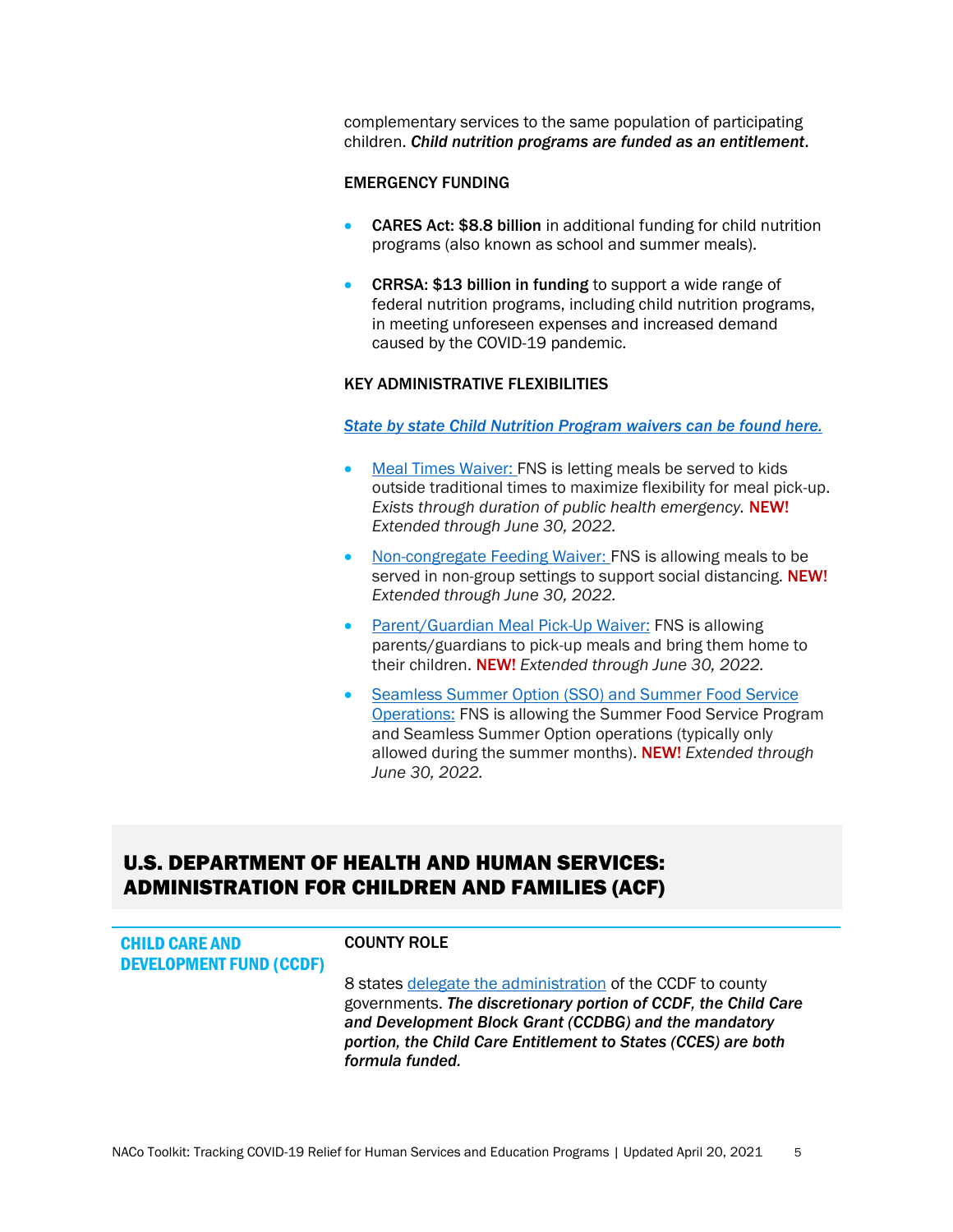#### EMERGENCY FUNDING

- CARES Act: \$3.5 billion in supplemental funding for CCDBG with flexibility to disregard income eligibility requirements for essential workers and to pay staff when centers are closed due to the pandemic. [State by state allocations can be found here.](https://www.acf.hhs.gov/occ/resource/2020-cares-act-ccdbg-supplemental-funding-allocations-for-states-and-territories) *The funding was released in April 2020.*
- CRRSA: \$10 billion in emergency funding for CCDBG. [State-by](https://www.acf.hhs.gov/occ/data/crrsa-2021-allocations-states-and-territories)[state allocations can be found here.](https://www.acf.hhs.gov/occ/data/crrsa-2021-allocations-states-and-territories) *The funding was disbursed on February 5, 2021. [State plans for the use of these funds](https://acf.hhs.gov/occ/training-technical-assistance/office-child-care-covid-19-resources)  [can be found here.](https://acf.hhs.gov/occ/training-technical-assistance/office-child-care-covid-19-resources)*
- NEW! ARP: \$39 billion in emergency funding for CCDBG, \$15 billion of which will go through the regular formula and \$24 billion of which will function as a stabilization fund for states to make subgrants to child care providers. *Discretionary funds were released on April 15.* [State by state allocations can](https://www.whitehouse.gov/briefing-room/statements-releases/2021/04/15/fact-sheet-biden-harris-administration-announces-american-rescue-plan-funding-to-rescue-the-child-care-industry-so-the-economy-can-recover/) be [found here.](https://www.whitehouse.gov/briefing-room/statements-releases/2021/04/15/fact-sheet-biden-harris-administration-announces-american-rescue-plan-funding-to-rescue-the-child-care-industry-so-the-economy-can-recover/) CCES will also receive a permanent annual increase of \$600 million, with the state match waived in FY 2021 and FY 2022.

#### KEY ADMINISTRATIVE FLEXIBILITIES

CCDF lead agencies will have discretion over determining [which](https://www.acf.hhs.gov/occ/resource/info-about-covid-19-for-ccdf-lead-agencies-relevant-flexibilities-in-ccdf-law)  [flexibilities to deploy in response to COVID-19](https://www.acf.hhs.gov/occ/resource/info-about-covid-19-for-ccdf-lead-agencies-relevant-flexibilities-in-ccdf-law) as well as how to use the supplemental funding.

In some cases, States may need to enact State legislation or regulation to take advantage of these flexibilities. They also may need to submit a Plan amendment or waiver request to the Office of Child Care. NEW! A list of approved state by state waivers (as of [February 17, 2021\) can be found here.](https://www.acf.hhs.gov/sites/default/files/documents/occ/summary_of_waiver_approvals.pdf) Key options for CCDF lead agencies include:

- Flexible use of quality dollars
- Changing CCDF eligibility criteria and/or priority rules for children and families:
- Broadening the Lead Agency's definition of protective services to waive eligibility requirements
- Waiving or reducing co-payments for impacted families

#### <span id="page-5-0"></span>HEAD START COUNTY ROLE

Many county governments play an important role in the operation of Head Start and Early Head Start programs, whether by serving as one of the nation's 1,600 local grantees and/or contributing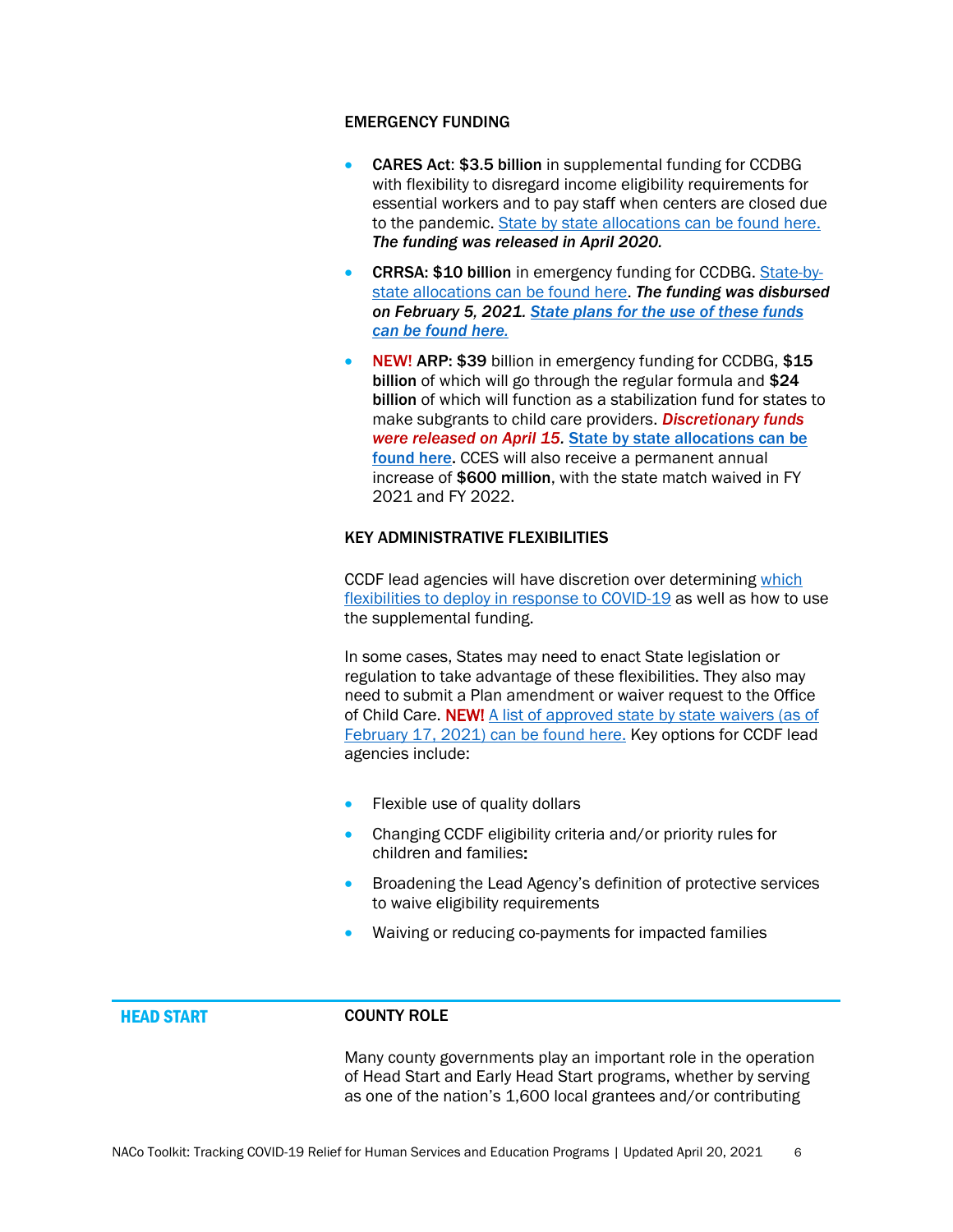funding to the Head Start program's non-federal match requirement or to expand the program within the jurisdiction. Head Start grants are competitive and counties can apply directly, but emergency funds have been distributed to existing grantees.

#### EMERGENCY FUNDING

- CARES Act: \$750 million in emergency funding allocated by a [formula](https://eclkc.ohs.acf.hhs.gov/policy/pi/acf-pi-hs-20-04) based on each existing grantee's funded enrollment. The funding was released in June 2020.
- CRRSA*:* \$250 million in emergency. NEW*! Each grantee [may](https://eclkc.ohs.acf.hhs.gov/policy/pi/acf-pi-hs-21-01)  [apply for a proportionate amount of the \\$250 million](https://eclkc.ohs.acf.hhs.gov/policy/pi/acf-pi-hs-21-01) based on their total funded enrollment*
- NEW*!* ARP: \$1 billion in emergency funding. *Not yet disbursed.*

#### KEY ADMINISTRATIVE FLEXIBILITIES

Several flexibilities are statutorily available to Head Start grantees during emergencies:

- Waiving non-federal share: OHS will also approve all requests for waivers of non-federal match associated with the following funds for FY 2021: Cost Of Living Adjustments, quality improvement, and funding associated with COVID-19
- Waiving administrative cost limitations: Programs may request a waiver of the 15% administrative cost limitation if additional program management attention is needed to respond to the COVID-19 outbreak.
- Budget transfers: Grantees can shift up to \$250,000 between budget categories without prior ACF approval.
- Expedited procurement: Procurement may be undertaken without utilizing the grantee's usual competitive practices if necessary to respond to COVID-19.
- Other flexibilities: In addition, the guidance from [ACF-HS-IM-19-](https://eclkc.ohs.acf.hhs.gov/policy/im/acf-im-hs-19-01) [01 General Disaster Recovery Flexibilities](https://eclkc.ohs.acf.hhs.gov/policy/im/acf-im-hs-19-01) applies to Head Start programs impacted by COVID-19. Although there are no formal waivers for the number of days of service provided via centerbased programs, or number of home visits and socializations provided via home-based programs, programs will not be expected to make up the days missed due to COVID-19.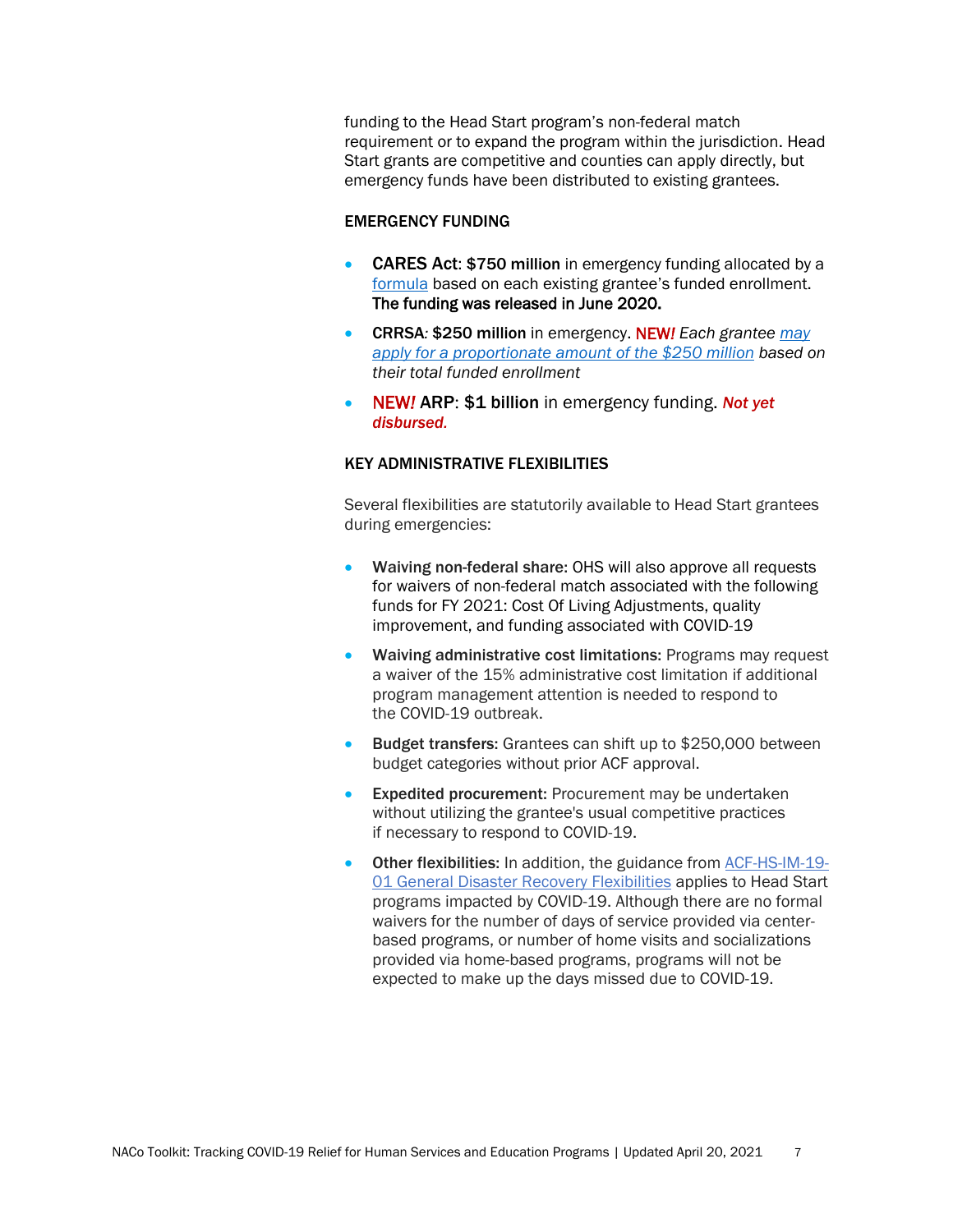<span id="page-7-0"></span>COMMUNITY SERVICES BLOCK GRANT (CSBG)

#### COUNTY ROLE

CSBG operates in 99 percent of the nation's counties through a network [of over 1,000 eligible public or private entities.](https://www.naco.org/resources/support-community-services-block-grant-csbg-1) CSBG is formula funded and states must pass 90 percent directly to eligible local entities.

#### EMERGENCY FUNDING

CARES Act: \$1 billion in supplemental funding for CSBG to be allocated to eligible entities based on the proportionate share included in the FY 2020 State CSBG or Tribal CSBG Plan. The funds were released in May 2020 [\(state by state allocations can be found](https://www.acf.hhs.gov/sites/default/files/ocs/comm_csbg_cares_act_supplemental_projected_allocations_fy2020.pdf)  [here.](https://www.acf.hhs.gov/sites/default/files/ocs/comm_csbg_cares_act_supplemental_projected_allocations_fy2020.pdf)) States and tribes were required to submit a CSBG plan amendment with information specific to CARES Act funding by September 1, 2020.

#### KEY ADMINISTRATIVE FLEXIBILITIES

- Expanded income eligibility: Per the CARES Act, the supplemental CSBG funding may be used to provide services to individuals earning up to 200 percent of the federal poverty line (a change from the existing statutory cap at 125 percent of the federal poverty line.)
- **Emergency response activities: Additionally, within existing** allocations, state CSBG funding may be used to support emergency response that is consistent with statutorily allowable activities. State CSBG-designated organizations are not required to request a federal waiver to utilize their existing CSBG funding to support disaster response and assistance to eligible low-income individuals and families. Provided there is no change to the proportionate share of CSBG funds allocated to eligible entities, states are not required to submit plan amendments to OCS for changes to local Community Action Plans.

[Additional guidance for CSBG lead agencies can be found here.](https://www.acf.hhs.gov/ocs/resource/csbg-im-2020-157-immediate-guidance-on-covid-19-response)

<span id="page-7-1"></span>

| <b>LOW INCOME HOME ENERGY</b><br><b>ASSISTANCE PROGRAM</b> | <b>COUNTY ROLE</b>                                                                                 |
|------------------------------------------------------------|----------------------------------------------------------------------------------------------------|
| (LIHEAP)                                                   | County governments fully or partially administer LIHEAP in 13<br>states. LIHEAP is formula funded. |

#### EMERGENCY FUNDING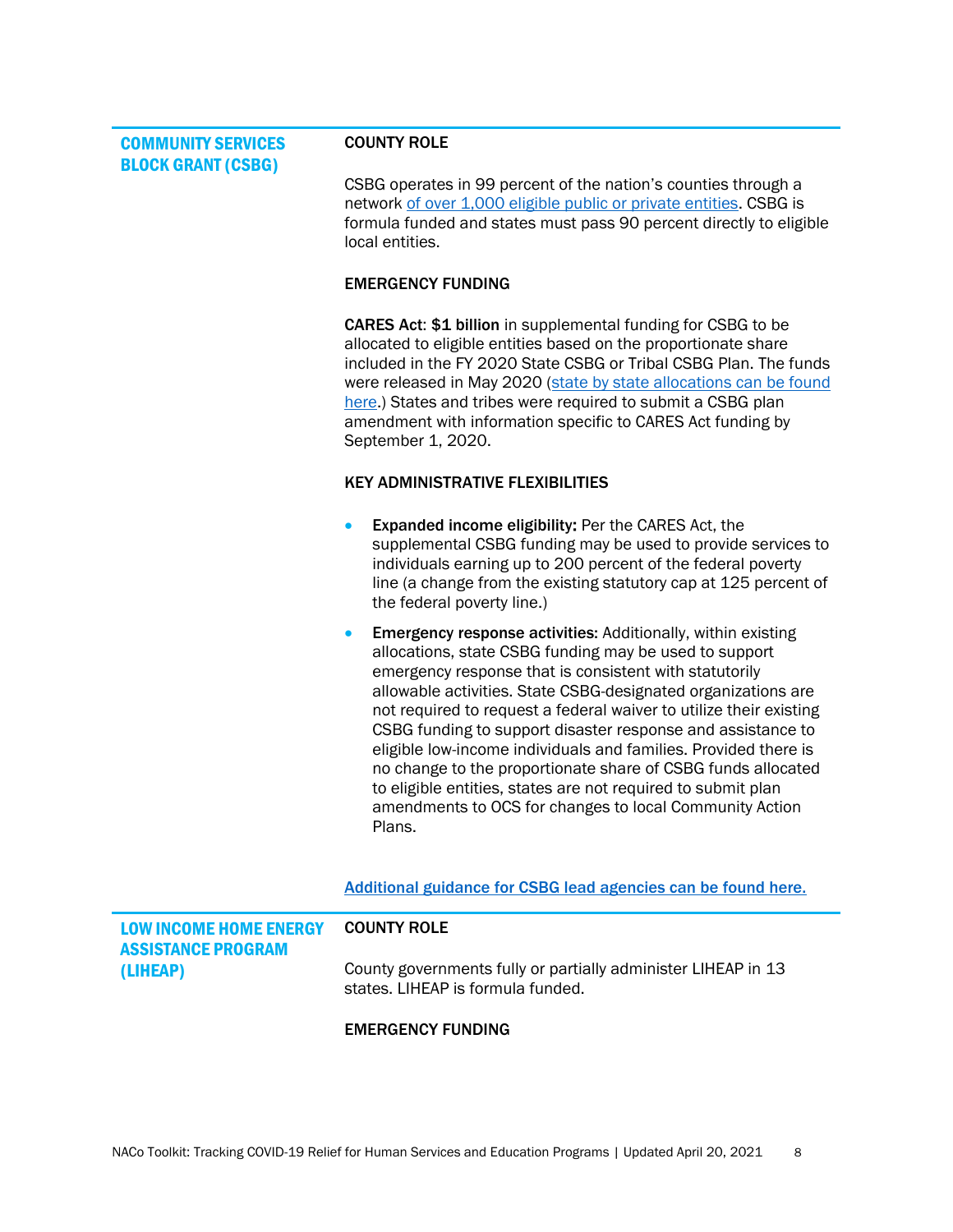- CARES Act: \$900 billion in supplemental funding for LIHEAP. These funds were released in May 2020. [State-by-state](https://www.acf.hhs.gov/sites/default/files/ocs/comm_liheap_supplreleasedclstatesterrs_fy2020.pdf)  [allocations can be found here.](https://www.acf.hhs.gov/sites/default/files/ocs/comm_liheap_supplreleasedclstatesterrs_fy2020.pdf)
- NEW! ARP: \$4.5 billion in supplemental funding for LIHEAP. *Not yet disbursed.*

#### KEY ADMINISTRATIVE FLEXIBILITIES

LIHEAP funding may be used to respond to the COVID-19 so long as there is a connection to residential home energy. LIHEAP grantees may, for example:

- Make adjustments in light of changing need: Grantees may choose to adjust their benefit matrices, program operation timeframes, eligibility rules, coordination with heating and cooling shelters, and other related policies and procedures in light of changing need during the COVID-19 situation—such as lost wages, jobs, increased home heating and cooling expenditures, temporary shelter needs, and more.
- Make adjustments for staffing changes: Grantees may also adjust their obligations of LIHEAP funding for staffing to ensure that there is coverage for LIHEAP services when staff absences occur due to COVID-19.

[More guidance can be found here.](https://www.acf.hhs.gov/ocs/resource/liheap-dcl-initial-covid-19-program-guidance)

<span id="page-8-0"></span>

| <b>LOW INCOME HOME WATER</b><br><b>ASSISTANCE PROGRAM</b> | <b>COUNTY ROLE</b>                                                                                                                                                                                                                                                                                                                                                                                                                                                          |
|-----------------------------------------------------------|-----------------------------------------------------------------------------------------------------------------------------------------------------------------------------------------------------------------------------------------------------------------------------------------------------------------------------------------------------------------------------------------------------------------------------------------------------------------------------|
| (LIHWAP)                                                  | Congress established the LIHWAP as an emergency program to<br>help states respond to the coronavirus pandemic<br>under the Consolidated Appropriations Act of 2021. ACF is in the<br>process of developing guidance for this new program and is<br>directing states to work with their LIHEAP directors to develop<br>plans. It is possible that county governments could therefore play a<br>role in administering the new program if they currently administer<br>LIHEAP. |
|                                                           | <b>EMERGENCY FUNDING</b>                                                                                                                                                                                                                                                                                                                                                                                                                                                    |
|                                                           | <b>CRRSA: \$638 million</b> in initial funding. ACF has released initial<br>$\bullet$<br>guidance directing states to coordinate with their LIHEAP<br>Directors in structuring the program. Not yet disbursed.                                                                                                                                                                                                                                                              |
|                                                           | NEW! ARP: \$500 million in additional funding. Not yet<br>$\bullet$<br>disbursed.                                                                                                                                                                                                                                                                                                                                                                                           |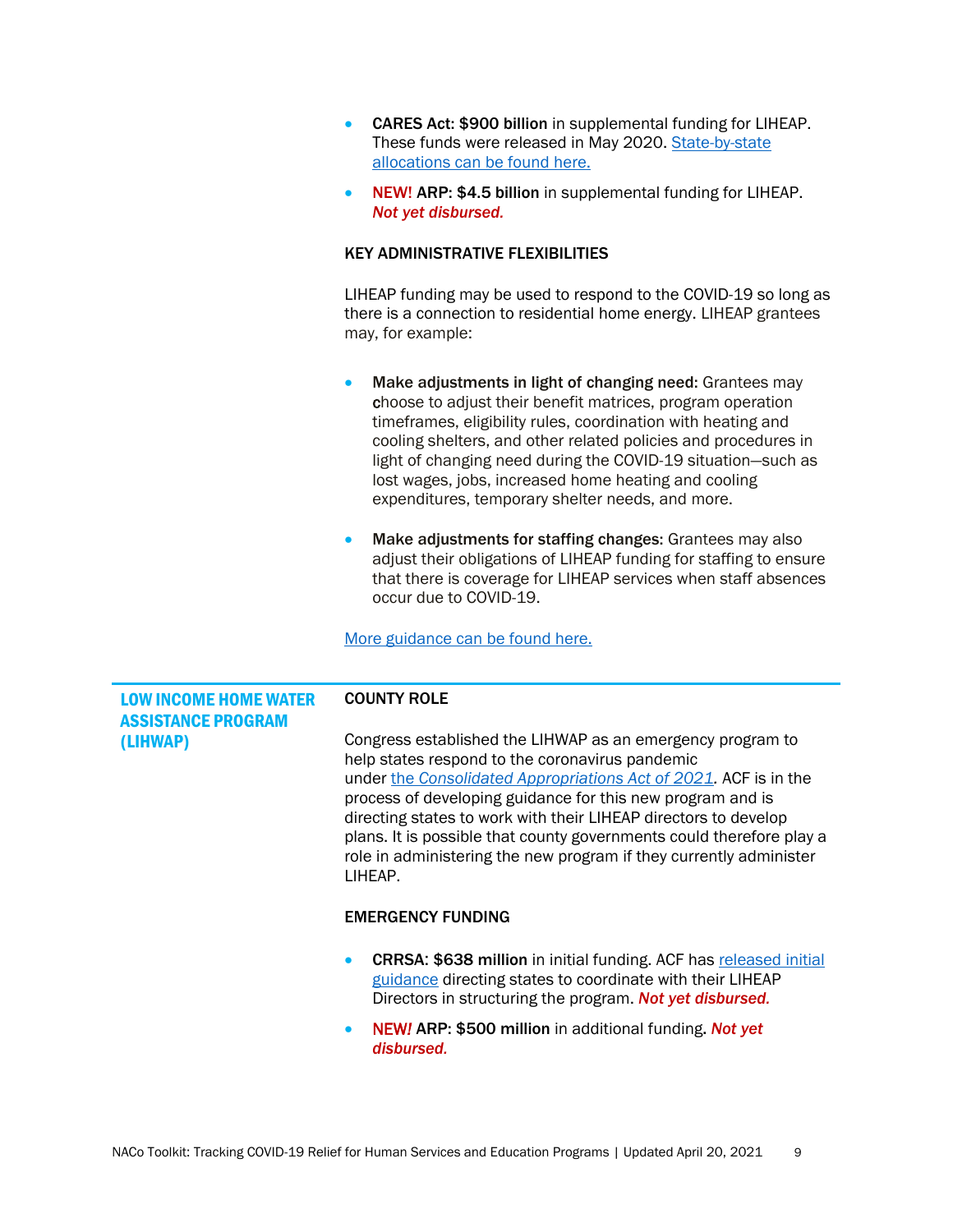<span id="page-9-0"></span>TEMPORARY ASSISTANCE FOR NEEDY FAMILIES (TANF)

#### COUNTY ROLE

Nine states representing half of the program's national caseload delegate the administration of TANF [\(which funds a wide range of](file:///C:/Users/rmerker/Downloads/Eight%20states%20representing%20half%20of%20total%20participants%20delegate%20the%20administration%20of%20TANF%20(which%20funds%20a%20wide%20range%20of%20anti-poverty%20programs%20and%20family%20services)%20to%20counties)  [anti-poverty programs and family services\)](file:///C:/Users/rmerker/Downloads/Eight%20states%20representing%20half%20of%20total%20participants%20delegate%20the%20administration%20of%20TANF%20(which%20funds%20a%20wide%20range%20of%20anti-poverty%20programs%20and%20family%20services)%20to%20counties) to counties.

#### EMERGENCY FUNDING

• NEW*!* ARP: \$1 billion for a Pandemic Emergency Fund through the TANF program. Unlike regular TANF funds, this emergency funding will only allow states to provide short-term targeted benefits (cash assistance or otherwise) to families in crisis. States will receive funds based on their population's share of children and portion of prior TANF expenditures dedicated to cash assistance. [State-by-state allotments can be found here.](https://www.acf.hhs.gov/sites/default/files/documents/ofa/State-pandemic-emergency-asssistance-fund-allotment-Table.pdf) *As of April 9, states may submit a request for these funds. [More instructions can be found here.](https://www.acf.hhs.gov/ofa/policy-guidance/tanf-acf-pi-2021-03)*

#### ADMINISTRATIVE FLEXIBILITIES

TANF work participation requirements: ACF has issued [guidance](https://www.acf.hhs.gov/ofa/resource/tanf-acf-pi-2020-01) to states to help them respond to the COVID-19 pandemic, noting that while it cannot waive TANF work rules without congressional authorization, it can relieve states of penalties for states' failure to meet these standards and "will exercise this authority to the maximum extent possible." States may also continue assistance to families exceeding the fiveyear time limit through a hardship extension. However, States are penalized if more than 20% of their caseload has received assistance for more than five years.

### <span id="page-9-1"></span>CHILD WELFARE SERVICES COUNTY ROLE

County governments are fully responsible for operating the child welfare system in nine states and share that responsibility with the state in two others. Child welfare programs represent various mandatory and discretionary funding streams, the majority of which are formula funded, though a small portion consist of competitive grants.

#### EMERGENCY FUNDING

• CARES Act: \$45 million for grants to states, territories and tribes to support the child welfare needs of families during the crisis, and to help keep families together. The non-federal matching requirement does not apply to this funding increase. These funds were released according to the existing formula for Title IV-B funds. [Additional information can be found here.](https://www.acf.hhs.gov/sites/default/files/cb/im2005.pdf)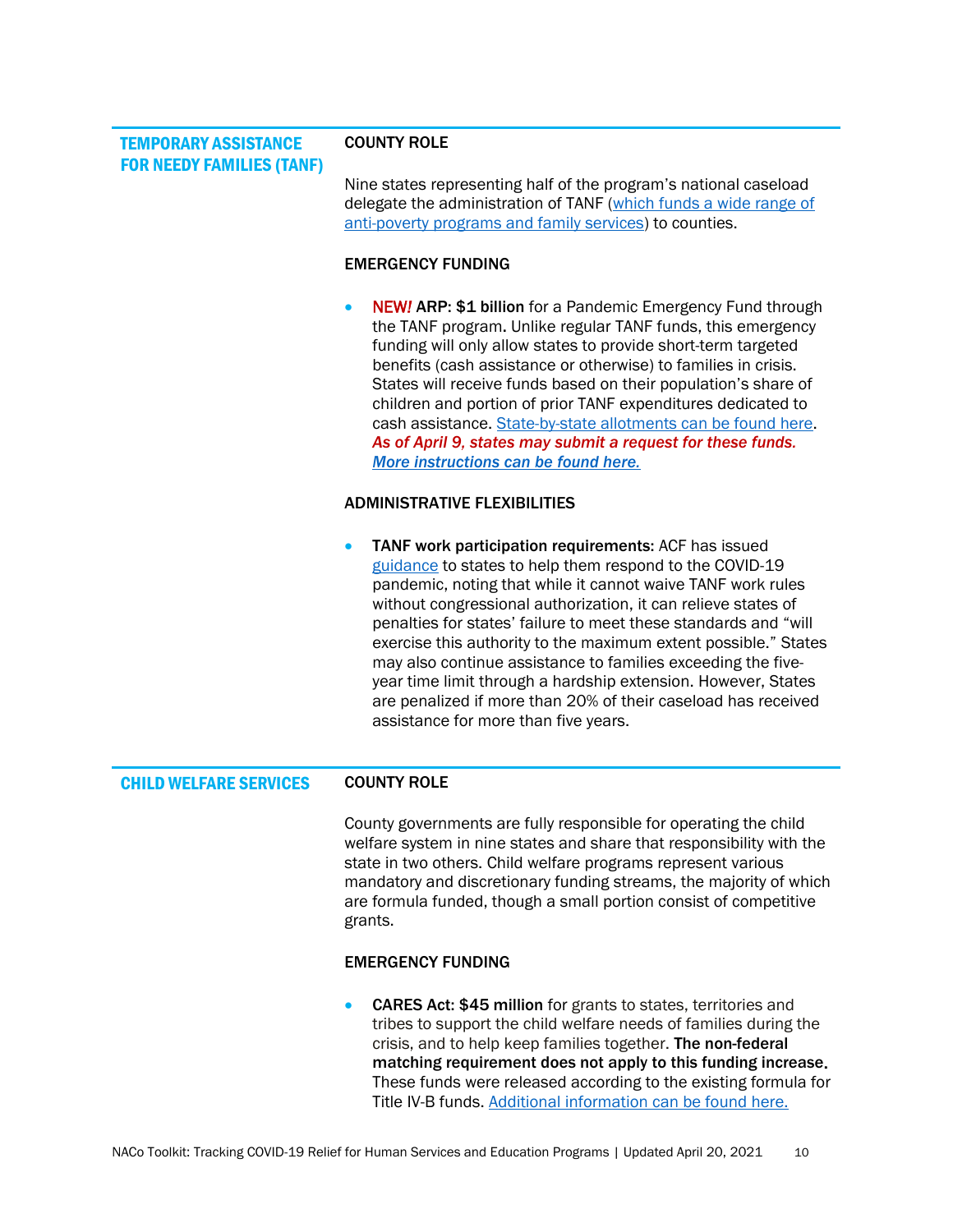• CRRSA*:* Included the *Supporting Foster Youth and Families through the Pandemic Act* (H.R. 7947), which provides \$400 million in emergency funding for programs supporting older foster youth and \$85 million in funding for states and counties to provide services that support family preservation, family unification, adoption and other supportive services. [State-by](https://www.acf.hhs.gov/sites/default/files/documents/cb/pi2104.pdf)[state allocations can be found here.](https://www.acf.hhs.gov/sites/default/files/documents/cb/pi2104.pdf)

### KEY ADMINISTRATIVE FLEXIBILITIES

The Children's Bureau has provided guidance for child welfare agencies on flexibilities they may deploy to respond to COVID-19 and other best practices, including:

- [Guidance About Seeking Personal Protective Equipment for](https://www.acf.hhs.gov/cb/resource/guidance-protective-equipment-child-welfare)  [Child Welfare Workers](https://www.acf.hhs.gov/cb/resource/guidance-protective-equipment-child-welfare)
- [Use of Federal Funds for Cell Phones and Personal Protective](https://www.acf.hhs.gov/cb/resource/letter-federal-funds)  [Equipment](https://www.acf.hhs.gov/cb/resource/letter-federal-funds)
- [Guidance Regarding Fingerprint and Caseworker Visit](https://www.acf.hhs.gov/cb/resource/guidance-visit-during-covid19)  [Requirements During COVID-19 Response](https://www.acf.hhs.gov/cb/resource/guidance-visit-during-covid19)
- Postponement of Title IV-E Foster Care Eligibility Reviews and [National Youth in Transition Database Reviews](https://www.acf.hhs.gov/cb/resource/covid19-letter-nytd-reviews)
- [New guidance on caseworker visits via videoconferencing](https://www.acf.hhs.gov/cb/resource/guidance-caseworker-visits-videoconferencing)
- [Virtual Adaptions for the Title IV-E Prevention Program](https://www.acf.hhs.gov/cb/policy-guidance/title-iv-e-prevention-program)

The *Supporting Foster Youth and Families through the Pandemic Act* (H.R. 7947), which was included in the *Consolidated Appropriations Act of 2021*, includes temporary emergency flexibilities (through September 30, 2021) [for which guidance can](https://www.acf.hhs.gov/sites/default/files/documents/cb/pi2104.pdf)  [be found here,](https://www.acf.hhs.gov/sites/default/files/documents/cb/pi2104.pdf) including:

- Requiring states to provide youth who would otherwise "age" out" of foster care during the public health emergency with the option of remaining/returning to care.
- Suspending certain training and postsecondary education requirements and lifting the 30 percent cap on housing costs for foster youth education and training vouchers.
- Permitting flexibilities to prevent disruptions in the Maternal, Infant and Early Childhood Home Visiting program (MIECHV) such as virtual home visits and sustained funding for staffing regardless of enrollment.
- Waiving the state match and evidence requirement for Kinship Navigator programs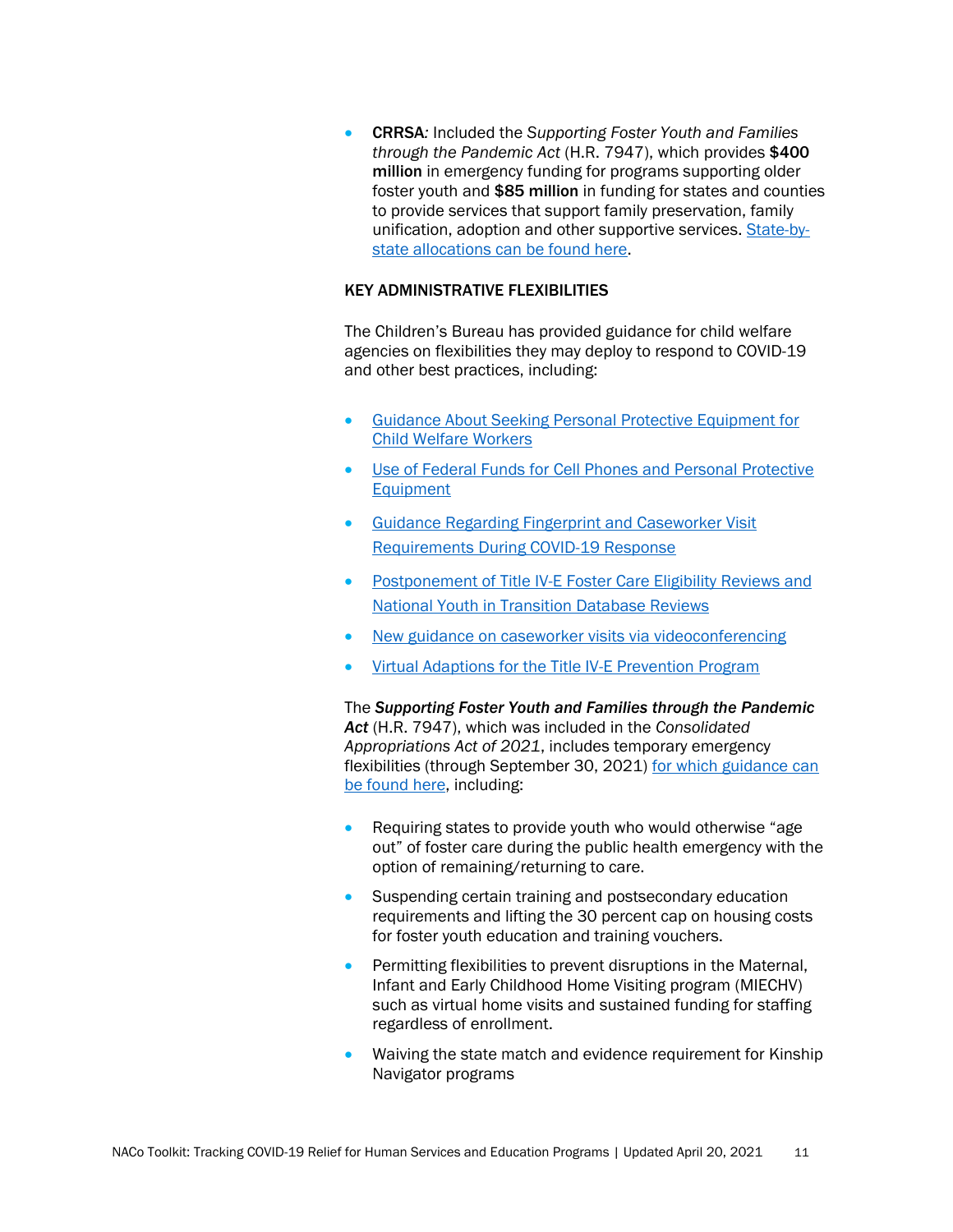The Children's Bureau provided information to states, tribes, and courts on January 7, 2021 on these provisions, the recording of which can be found here.

## <span id="page-11-0"></span>U.S. DEPARTMENT OF HEALTH AND HUMAN SERVICES: ADMINISTRATION FOR COMMUNITY LIVING

<span id="page-11-2"></span><span id="page-11-1"></span>

| <b>OLDER AMERICANS ACT</b><br>(OAA) PROGRAMS | <b>COUNTY ROLE</b>                                                                                                                                                                                                                                                                                                                                                            |
|----------------------------------------------|-------------------------------------------------------------------------------------------------------------------------------------------------------------------------------------------------------------------------------------------------------------------------------------------------------------------------------------------------------------------------------|
|                                              | Counties are key recipients of OAA dollars and frequent<br>administrators of these programs. OAA programs are formula<br>funded.                                                                                                                                                                                                                                              |
|                                              | <b>EMERGENCY FUNDING</b>                                                                                                                                                                                                                                                                                                                                                      |
|                                              | FFCRA: \$80 million for Congregate Nutrition Services and<br>\$160 million for Home-Delivered Nutrition Services. ACL<br>released this funding in March 2020. State-by-state allocations<br>can be found here.                                                                                                                                                                |
|                                              | CARES Act: \$900 million for various OAA programs Older<br>$\bullet$<br>Americans Act (OAA). This funding was released in April 2020.<br>State-by-state allocations can be found here.                                                                                                                                                                                        |
|                                              | <b>CRRSA: \$175 million</b> in emergency funding for senior nutrition<br>$\bullet$<br>programs under the Older Americans Act.                                                                                                                                                                                                                                                 |
|                                              | NEW! ARP: \$1.4 billion in emergency OAA funding, including<br>\$750 million for senior nutrition programs, \$460 million for<br>home-and-community-based support services, \$45 million for<br>disease prevention, \$10 million for the long-term care<br>ombudsman program and \$145 million in assistance for<br>grandparents caring for grandchildren. Not yet disbursed. |
|                                              | <b>KEY ADMINISTRATIVE FLEXIBILITIES</b>                                                                                                                                                                                                                                                                                                                                       |
|                                              | ACL has provided comprehensive guidance and flexibilities for<br>$\bullet$<br>Older Americans Act programs which can be found here.                                                                                                                                                                                                                                           |
| <b>ELDER JUSTICE ACT (EJA)</b>               | <b>COUNTY ROLE</b>                                                                                                                                                                                                                                                                                                                                                            |
|                                              | The Elder Justice Act authorized federal funding for state and local<br>Adult Protective Services (APS) programs, which may be county-run.<br>However, the act has never received funding through the<br>appropriations process.                                                                                                                                              |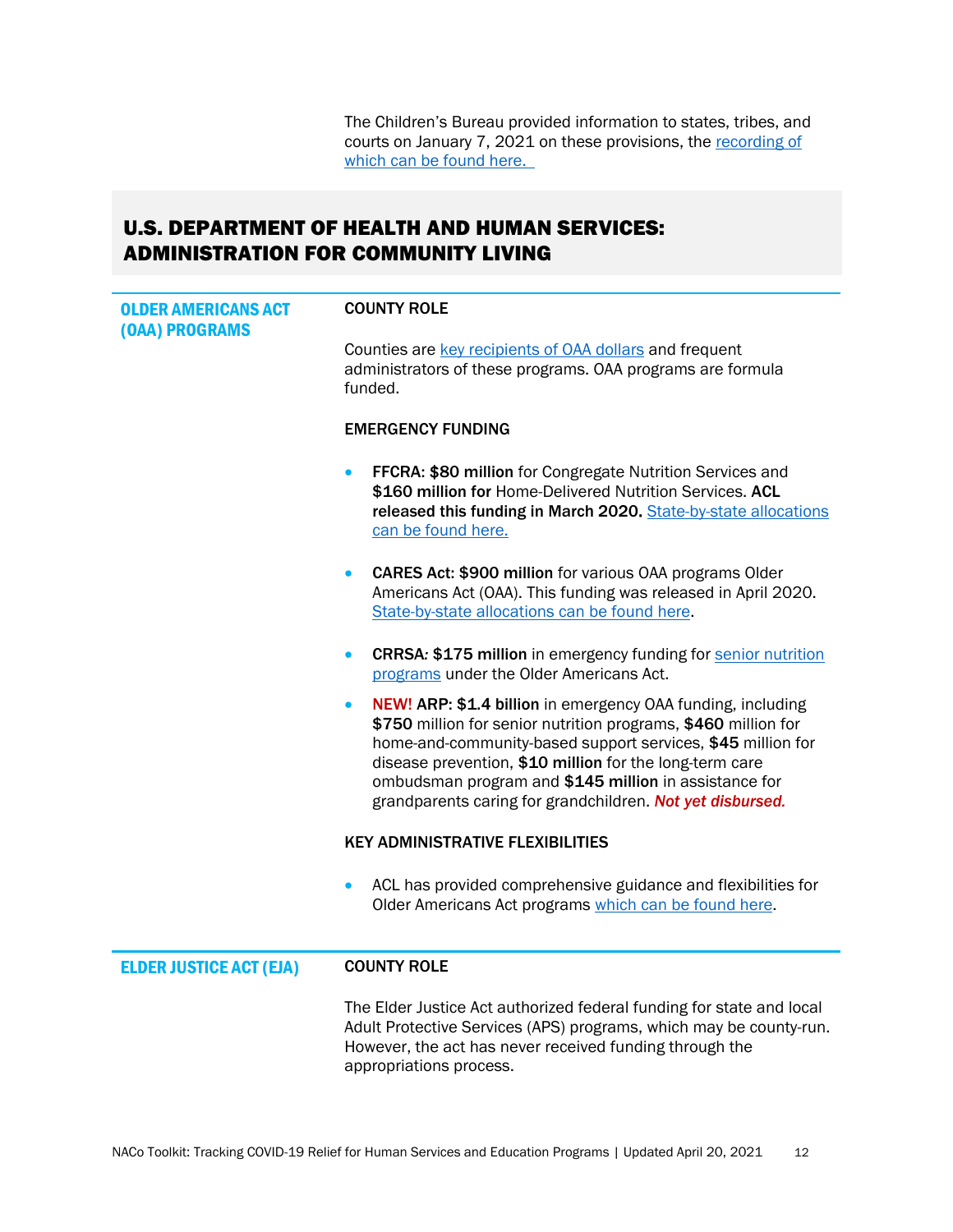### EMERGENCY FUNDING

- CRRSA: \$100 million to enhance and improve adult protective services provided by States and local units of government in response to the COVID-19 pandemic. Projected state-by-state [allocations can be found here.](https://www.federalregister.gov/documents/2021/02/01/2021-02091/availability-of-program-application-instructions-for-adult-protective-services-funding) *Awards made under ACL's funding announcement had an estimated start date of April 1,*  2021. A frequently asked questions document from ACL can be [found here.](https://acl.gov/sites/default/files/common/ACL_APS_Grants_FAQ_02.01.21.pdf)
- NEW! ARP: \$276 million over FY 2021 and FY 2022 Americans Act (OAA). *Not yet disbursed.*

## <span id="page-12-0"></span>U.S. DEPARTMENT OF EDUCATION

<span id="page-12-1"></span>

| <b>ELEMENTARY AND</b><br><b>SECONDARY SCHOOL</b> | <b>COUNTY ROLE</b>                                                                                                                                                                                                                                                                                                                                                                                                                                                                                                                                                                                                                                                                                                                                                      |
|--------------------------------------------------|-------------------------------------------------------------------------------------------------------------------------------------------------------------------------------------------------------------------------------------------------------------------------------------------------------------------------------------------------------------------------------------------------------------------------------------------------------------------------------------------------------------------------------------------------------------------------------------------------------------------------------------------------------------------------------------------------------------------------------------------------------------------------|
| <b>PROGRAMS</b>                                  | County governments fully or partially fund school districts in<br>Maryland, Virginia, North Carolina, Tennessee and Alaska. Even in<br>states where counties are not responsible for overseeing school<br>districts, county governments share a tax base with those school<br>districts and often provide complementary services to participating<br>children.                                                                                                                                                                                                                                                                                                                                                                                                          |
|                                                  | <b>EMERGENCY FUNDING</b>                                                                                                                                                                                                                                                                                                                                                                                                                                                                                                                                                                                                                                                                                                                                                |
|                                                  | <b>CARES Act: created a \$30.75 billion Education Stabilization</b><br>$\bullet$<br><b>Fund which included:</b>                                                                                                                                                                                                                                                                                                                                                                                                                                                                                                                                                                                                                                                         |
|                                                  | <b>Elementary and Secondary School Emergency Relief Fund</b><br>$\Omega$<br>(ESSERF): \$13.5 billion for the ESSERF, which is direct<br>formula funding for K-12 Schools. States were instructed to<br>distribute 90 percent of these funds according to the<br>formula for Title I grants under the Elementary and<br>Secondary Education Act (ESEA) of 1965 to support<br>coronavirus response activities such as planning for and<br>coordinating during long-term school closures, purchasing<br>educational technology to support online learning for all<br>students and additional activities allowed for under ESEA.<br>The Department of Education released this funding in April<br>2020. The state-by-state allocation of this funding can be<br>found here. |

*On November 20, the Department of Education released a [portal tracking state-by-state stabilization fund](https://covid-relief-data.ed.gov/?utm_content=&utm_medium=email&utm_name=&utm_source=govdelivery&utm_term=)*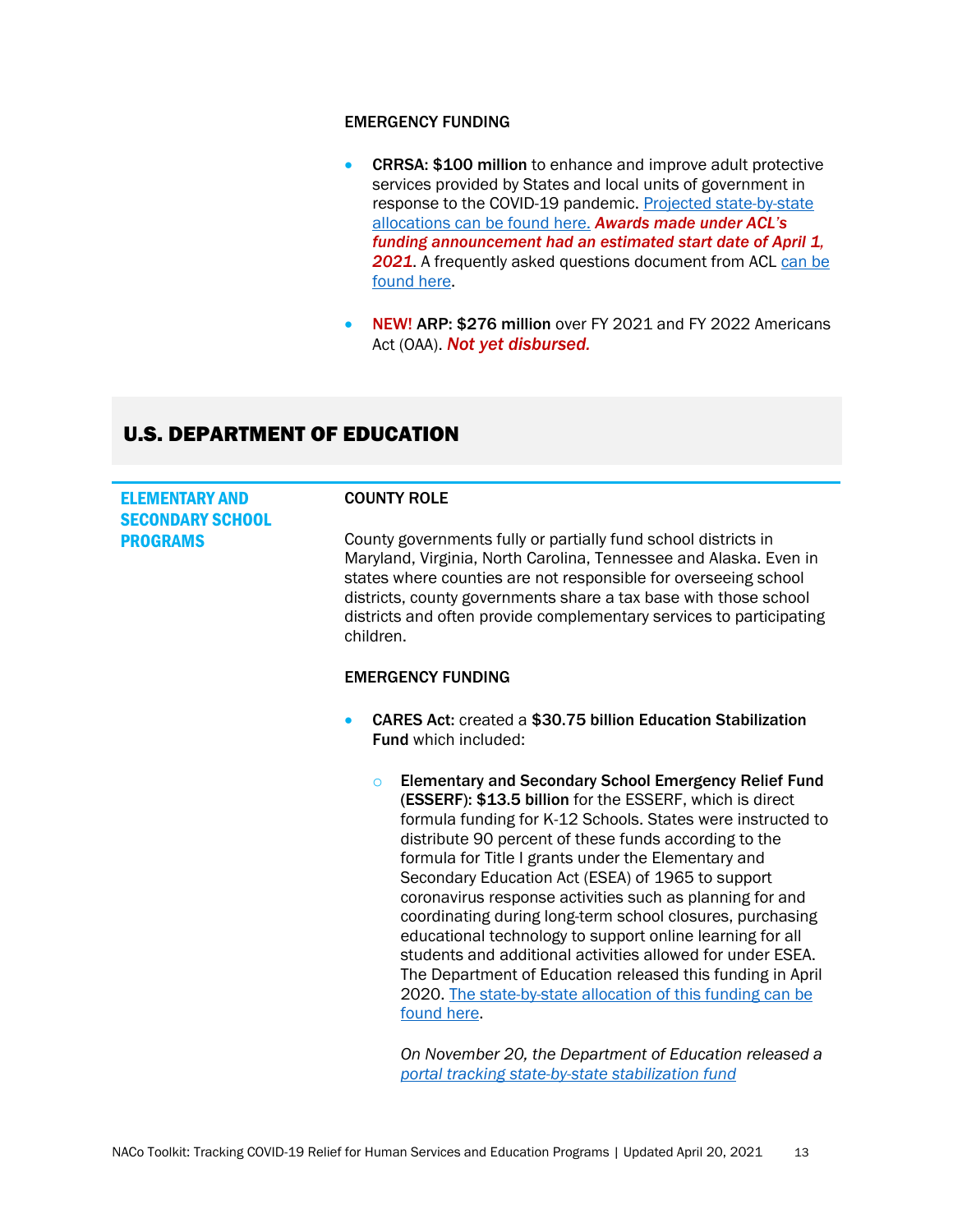*[expenditures.](https://covid-relief-data.ed.gov/?utm_content=&utm_medium=email&utm_name=&utm_source=govdelivery&utm_term=) This portal does not account for funds that have been obligated but not yet disbursed.*

- o Governor's Emergency Relief Fund: The ESF also included \$3 billion in flexible funding for states that governors may allocate at their discretion for emergency support grants to local educational agencies that have been most significantly impacted by coronavirus. These funds will support the educational continuity for elementary and secondary school students as well as emergency support for state institutions of higher education. The Department of Education released this funding to states in April 2020. [The state-by-state allocation of this funding can be found](https://oese.ed.gov/files/2020/04/GEER-Fund-State-Allocations-Table.pdf)  [here.](https://oese.ed.gov/files/2020/04/GEER-Fund-State-Allocations-Table.pdf)
- CRRSA*:* \$54.3 billion for the ESSERF and \$4.1 billion for the GRF. [The state-by-state allocation of the new ESSERF funding](https://oese.ed.gov/files/2021/01/Final_ESSERII_Methodology_Table_1.5.21.pdf)  [can be found here.](https://oese.ed.gov/files/2021/01/Final_ESSERII_Methodology_Table_1.5.21.pdf) [State allocations for the GRF can be found](https://oese.ed.gov/files/2021/01/FINAL_GEERII_EANS-Methodology_Table_1.8.211.pdf)  [here,](https://oese.ed.gov/files/2021/01/FINAL_GEERII_EANS-Methodology_Table_1.8.211.pdf) while a fact sheet on assistance reserved for private schools can be found [here.](https://oese.ed.gov/offices/education-stabilization-fund/emergency-assistance-non-public-schools/)
- NEW! ARP: \$122 billion for ESSERF, as well as \$3 billion for Individuals with Disabilities in Education Act grants (IDEA), \$2.75 billion for private schools and \$800 million for wraparound services to homeless students. Details on requirements for [Maintenance of Effort](https://oese.ed.gov/files/2021/04/MOE-Chart_with-waiver-FAQs_FINAL_4.19.21_12pm.pdf) can be found here, while [State-by](https://oese.ed.gov/files/2021/03/FINAL_ARP-ESSER-Methodology-and-Table.pdf)[state allocations can be found here.](https://oese.ed.gov/files/2021/03/FINAL_ARP-ESSER-Methodology-and-Table.pdf) *Two-thirds of these funds have been disbursed. [The Department of Education has a hub](https://oese.ed.gov/offices/american-rescue-plan/american-rescue-plan-elementary-and-secondary-school-emergency-relief/)  [for American Rescue Plan funding here.](https://oese.ed.gov/offices/american-rescue-plan/american-rescue-plan-elementary-and-secondary-school-emergency-relief/)*

### KEY ADMINISTRATIVE FLEXIBILITIES

The Department of Education has [provided numerous flexibilities](https://www.ed.gov/coronavirus/waivers-and-flexibility) to states to respond to the educational challenges presented by COVID-19, including:

- Mandatory Assessments: Though states will not be allowed to cancel federally mandated standardized exams for the 2020- 2021 school year despite the pandemic, they will be offered [significant flexibility in](https://www2.ed.gov/policy/elsec/guid/stateletters/dcl-assessments-and-acct-022221.pdf?utm_content=&utm_medium=email&utm_name=&utm_source=govdelivery&utm_term=) how they give those tests and how they are used.
- ESEA Funding Flexibility: State Education Agencies may apply for waivers to be able to approve funding flexibilities for Local Education Agencies, such as carrying over Title I funds, expanding the definition of professional development to allow for trainings focused on distance learning and allowing broader use of Title IV funding. [More details can be found here.](https://oese.ed.gov/files/2020/04/invite-covid-fiscal-waiver-19-20.pdf)
- COVID-19 Handbook: The Department has issued a two-volume handbook to provide strategies for safely reopening all of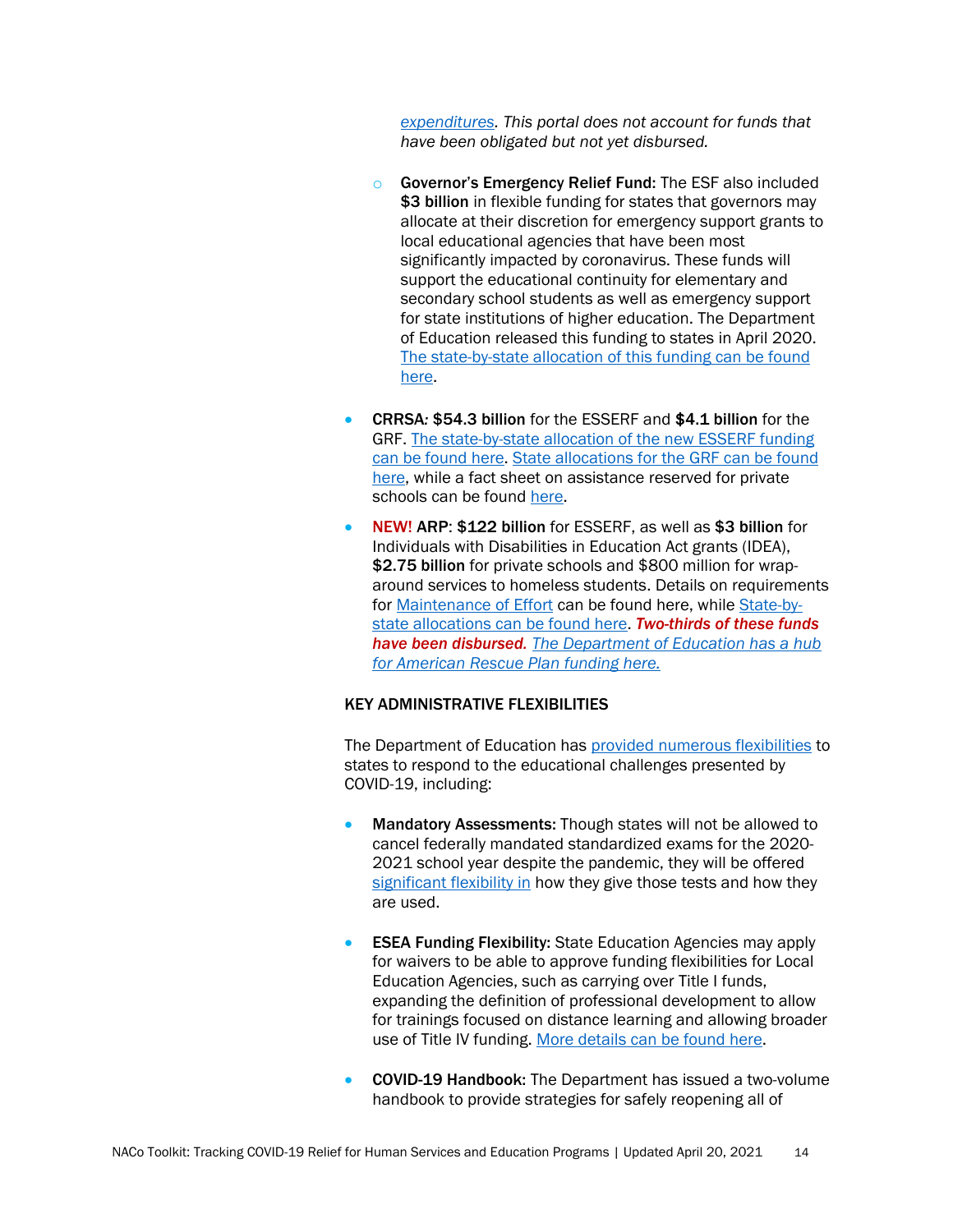America's schools. *[Volume 1: Strategies for Safely Reopening](https://www2.ed.gov/documents/coronavirus/reopening.pdf?utm_content=&utm_medium=email&utm_name=&utm_source=govdelivery&utm_term=)  [Elementary and Secondary Schools](https://www2.ed.gov/documents/coronavirus/reopening.pdf?utm_content=&utm_medium=email&utm_name=&utm_source=govdelivery&utm_term=)* focused on health and safety measures. *[Volume 2: Roadmap to Reopening Safely and](https://www2.ed.gov/documents/coronavirus/reopening-2.pdf?utm_content=&utm_medium=email&utm_name=&utm_source=govdelivery&utm_term=)  [Meeting All Students' Needs](https://www2.ed.gov/documents/coronavirus/reopening-2.pdf?utm_content=&utm_medium=email&utm_name=&utm_source=govdelivery&utm_term=)* focuses on promoting educational equity by addressing opportunity gaps that have been exacerbated by the pandemic.

#### <span id="page-14-0"></span>HIGHER EDUCATION PROGRAMS

#### COUNTY ROLE

Local property taxes are overwhelmingly the main source of local funding for community colleges in roughly half of the nation's states, creating a shared tax base with county governments. Community colleges may also receive funding through other local levies, allocations from local school districts and support from local government, including county boards.

#### EMERGENCY FUNDING

- CARES Act: created a \$14 billion Higher Education Emergency Relief Fund (HEERF) 90 percent of which went to institutions (which were directed to use at least half of the funding for direct aid to students) on a formula that includes the relative shares of Federal Pell Grant recipients. *These funds have been disbursed.*
- CRRSA*:* \$22.7 billion for the HEERF, with 90 percent allocated to institutions utilizing a similar formula CARES Act with a new addition factoring in the shares of Federal Pell and non-Pell Grant recipients exclusively enrolled in distance education prior to the coronavirus emergency. *These funds were released on January 21, 2021.* [An allocation table can be found here.](https://www2.ed.gov/about/offices/list/ope/314a1allocationtableheerfii.pdf)
- NEW! ARP: \$39.5 billion for the HEERF. *Not yet disbursed.*

[Additional details about HEERF can be found here.](https://www2.ed.gov/about/offices/list/ope/caresact.html)

#### KEY ADMINISTRATIVE FLEXIBILITIES

• Federal Student Loan Forgiveness: The Department of Education has paused federal student loan interest and collections to all defaulted loans in the Federal Family Education (FFEL) program. NEW! [On March 30, 2021,](https://www.ed.gov/news/press-releases/department-education-announces-expansion-covid-19-emergency-flexibilities-additional-federal-student-loans-default) the Department expanded the 0 percent interest rate and pause of collections activity to 1.14 million borrowers who defaulted on a privately held FFEL program, retroactive to March 13, 2020. The Department will work to automatically return any tax refunds seized or wages garnished over the past year. Borrowers who made voluntary payments on any of these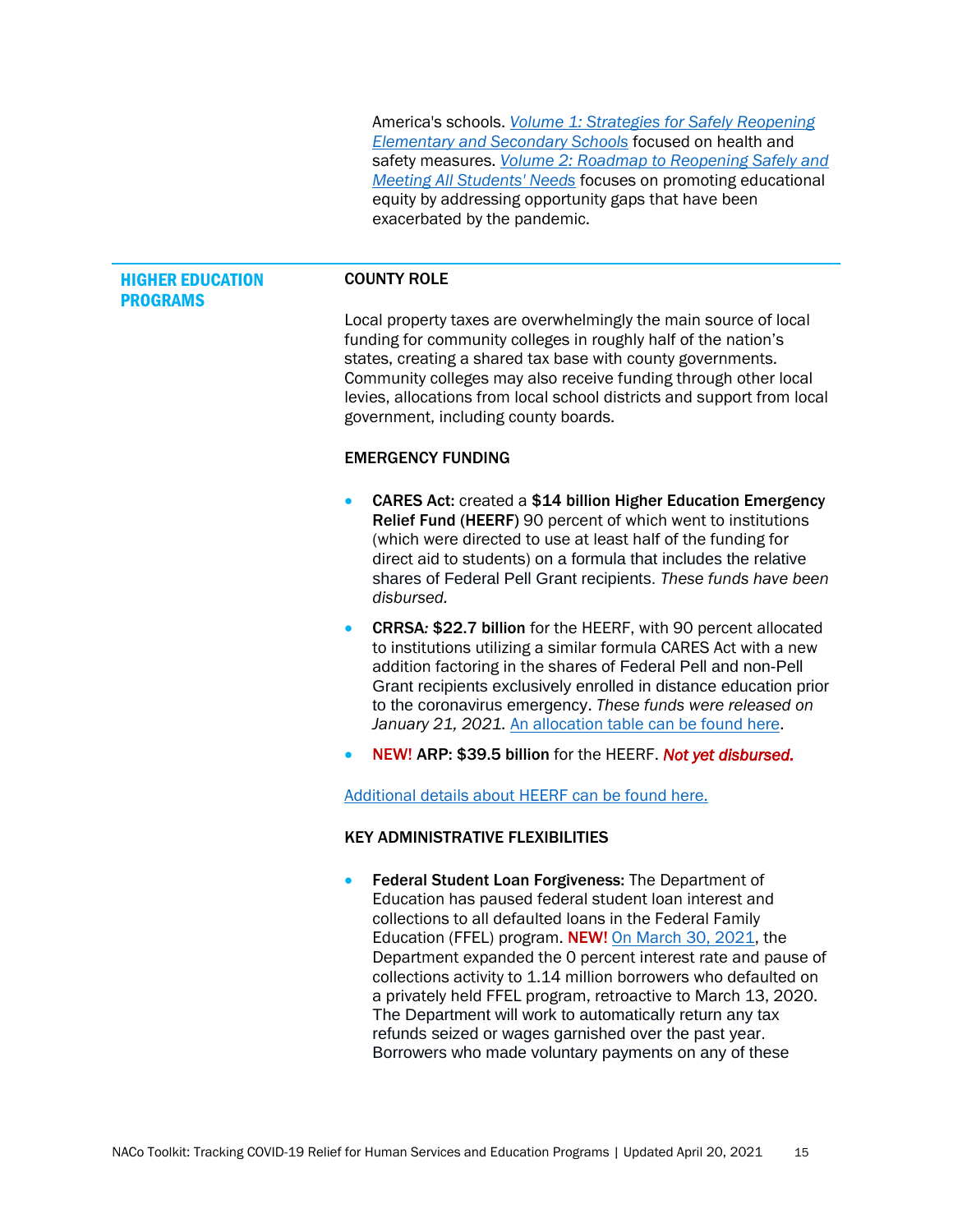loans during the past year will have the option to request a refund of those amounts.

# <span id="page-15-0"></span>U.S. DEPARTMENT OF TREASURY: INTERNAL REVENUE SERVICE (IRS)

<span id="page-15-1"></span>

| <b>ECONOMIC IMPACT</b><br><b>PAYMENTS</b> | <b>EMERGENCY FUNDING</b>                                                                                                                                                                                                                                                                                                                                                                                                                                                                                                                                                                                                                                                                                                                                                                                                                                                                                                                                                                                                                                                                                                                                                  |
|-------------------------------------------|---------------------------------------------------------------------------------------------------------------------------------------------------------------------------------------------------------------------------------------------------------------------------------------------------------------------------------------------------------------------------------------------------------------------------------------------------------------------------------------------------------------------------------------------------------------------------------------------------------------------------------------------------------------------------------------------------------------------------------------------------------------------------------------------------------------------------------------------------------------------------------------------------------------------------------------------------------------------------------------------------------------------------------------------------------------------------------------------------------------------------------------------------------------------------|
|                                           | <b>CARES Act:</b> Authorized Economic Impact Payments (EIPs),<br>$\bullet$<br>more commonly referred to as stimulus checks. These onetime,<br>direct financial assistance payments of \$1,200 went to<br>individuals with Adjusted Gross Income (AGI) up to \$75,000 or<br>\$2,400 for married couples with combined AGI up to<br>\$150,000. Payments increase by an additional \$500 per<br>qualifying child. The rebate amount was reduced by \$5 for each<br>\$100 that a taxpayer's income exceeds the phase-out<br>threshold. These payments function as fully refundable tax<br>credits, meaning individuals with no taxable income as well as<br>those whose income comes entirely from non-taxable means-<br>tested benefit programs qualify for the assistance. IRS<br>determined benefit levels and eligibility by using 2019 income<br>tax filings and 2018 tax data and Social Security data when<br>2019 filings were not available. Non-tax-filers were able to<br>claim an EIP by using an IRS portal; those who did not do so by<br>the November 21 <sup>st</sup> deadline may still apply to receive a<br>payment in 2021 when filing a 2020 tax return. |
|                                           | <b>CRRSA:</b> A new round of EIPs worth \$600 per individual<br>$\bullet$<br>(including qualifying children) following the same income<br>eligibility guidelines established under the CARES Act. Treasury<br>began delivering this second round of payments on December<br>29, 2020.                                                                                                                                                                                                                                                                                                                                                                                                                                                                                                                                                                                                                                                                                                                                                                                                                                                                                     |
|                                           | <b>NEW! ARP:</b> A new round of EIPs based on 2019 tax returns<br>$\bullet$<br>worth \$1,400 per individual (including child and non-child<br>dependents up to age 17), up to \$75,000 income threshold<br>level for individuals and \$150,000 for married filers, with an<br>accelerated phase-out for higher-income earners capped at<br>\$80,000 for individuals and \$160,000 for married income.<br>These payments are being sent in phases. Individuals can<br>check the status of their payment using this online tool.<br>Additional guidance can be found here.                                                                                                                                                                                                                                                                                                                                                                                                                                                                                                                                                                                                  |
|                                           | Note: the Consumer Financial Protection Bureau has a guide for<br>those working in the public and non-profit sector to assist non-filers                                                                                                                                                                                                                                                                                                                                                                                                                                                                                                                                                                                                                                                                                                                                                                                                                                                                                                                                                                                                                                  |

*access their payments, [which can be accessed here.](https://www.consumerfinance.gov/about-us/blog/guide-helps-organizations-connect-people-to-stimulus-payment/)*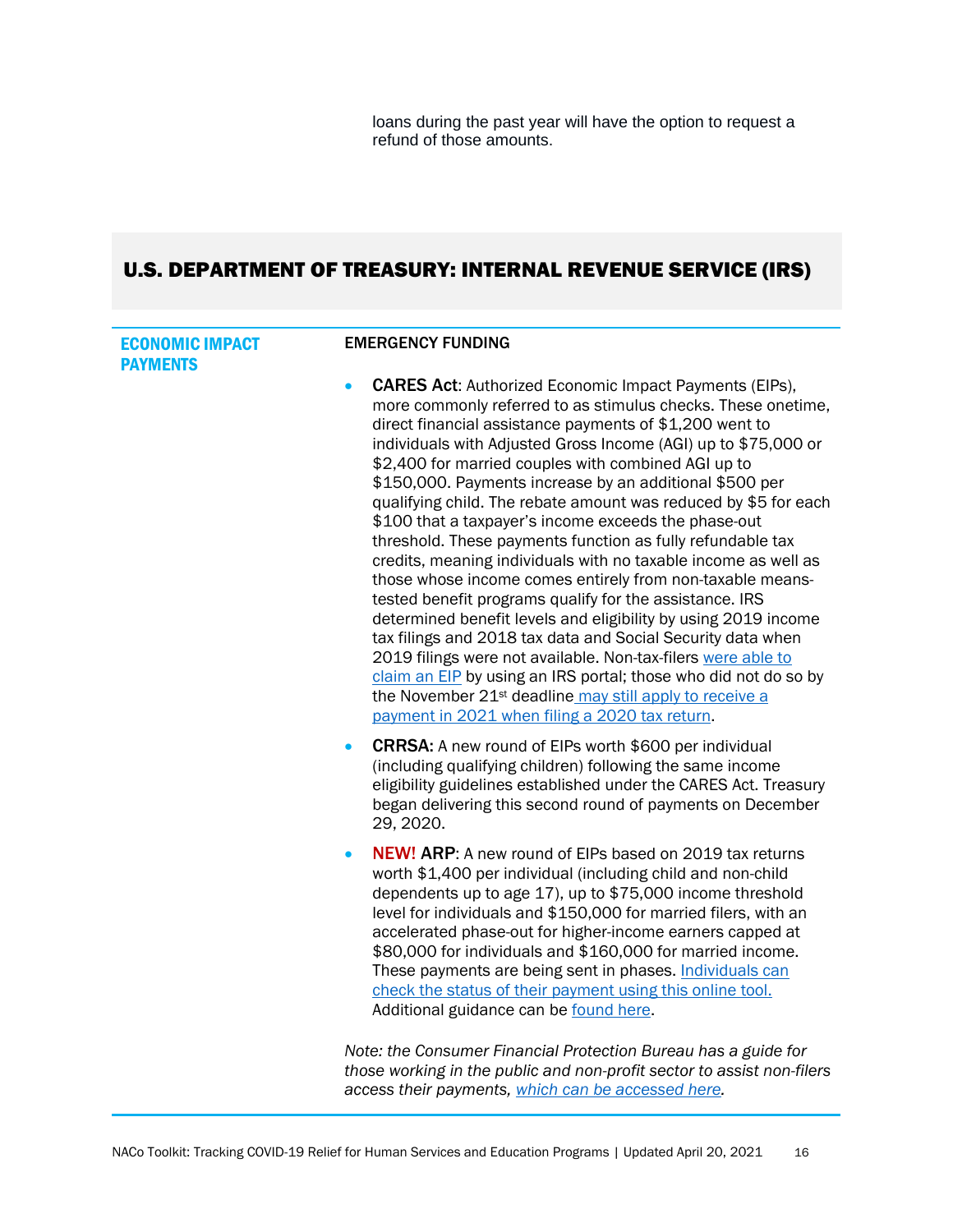### <span id="page-16-0"></span>REFUNDABLE TAX CREDITS EMERGENCY FUNDING

- **NEW! ARP:** Temporarily increases and expands access to various refundable tax credits, including:
	- o Child Tax Credit (CTC)—in 2021, expands the CTC to \$3,000 per child aged 6-17 (\$3,600 for children under age 6) and makes the credit fully refundable in 2021 (ensuring that very low-income households, previously locked out of accessing the credit, can claim the full value.) Instructs the U.S. Treasury Department to issue the credit in the form of periodic payments or as frequently as is feasible beginning in July, 2021. IRS must establish an online portal for taxpayers to update relevant data for mid-year payment adjustments (for example, the birth of a child during 2021). *Guidance forthcoming. [Click](https://www.naco.org/events/reducing-child-poverty-through-child-tax-credit)  here to l*[earn more about how counties can](https://www.naco.org/events/reducing-child-poverty-through-child-tax-credit)  [leverage community partnerships to help](https://www.naco.org/events/reducing-child-poverty-through-child-tax-credit)  [families access the expanded CTC here.](https://www.naco.org/events/reducing-child-poverty-through-child-tax-credit)
	- o Earned Income Tax Credit (EITC)— in 2021, increases the EITC for childless workers by up to \$1,000 and expands the minimum and maximum age for claiming the credit. *Guidance forthcoming.*
	- o Child and Dependent Care Tax Credit (CDCTC)*—*in 2021, expands the CDCTC, making it refundable (therefore available to lower-income employees) and increasing the maximum rate by 50 percent. *Guidance forthcoming.*

## <span id="page-16-1"></span>FEDERAL COMMUNICATIONS COMMISSION (FCC)

## <span id="page-16-2"></span>E-RATE PROGRAM COUNTY ROLE

The schools and libraries universal service support program, commonly known as the E-rate program, helps schools and libraries to obtain affordable broadband. Nationwide, more than 900 public library systems are organized as part of their county government, meaning counties may be eligible to apply for these funds. During the pandemic, counties have also [contributed local](https://www.naco.org/covid19/crf)